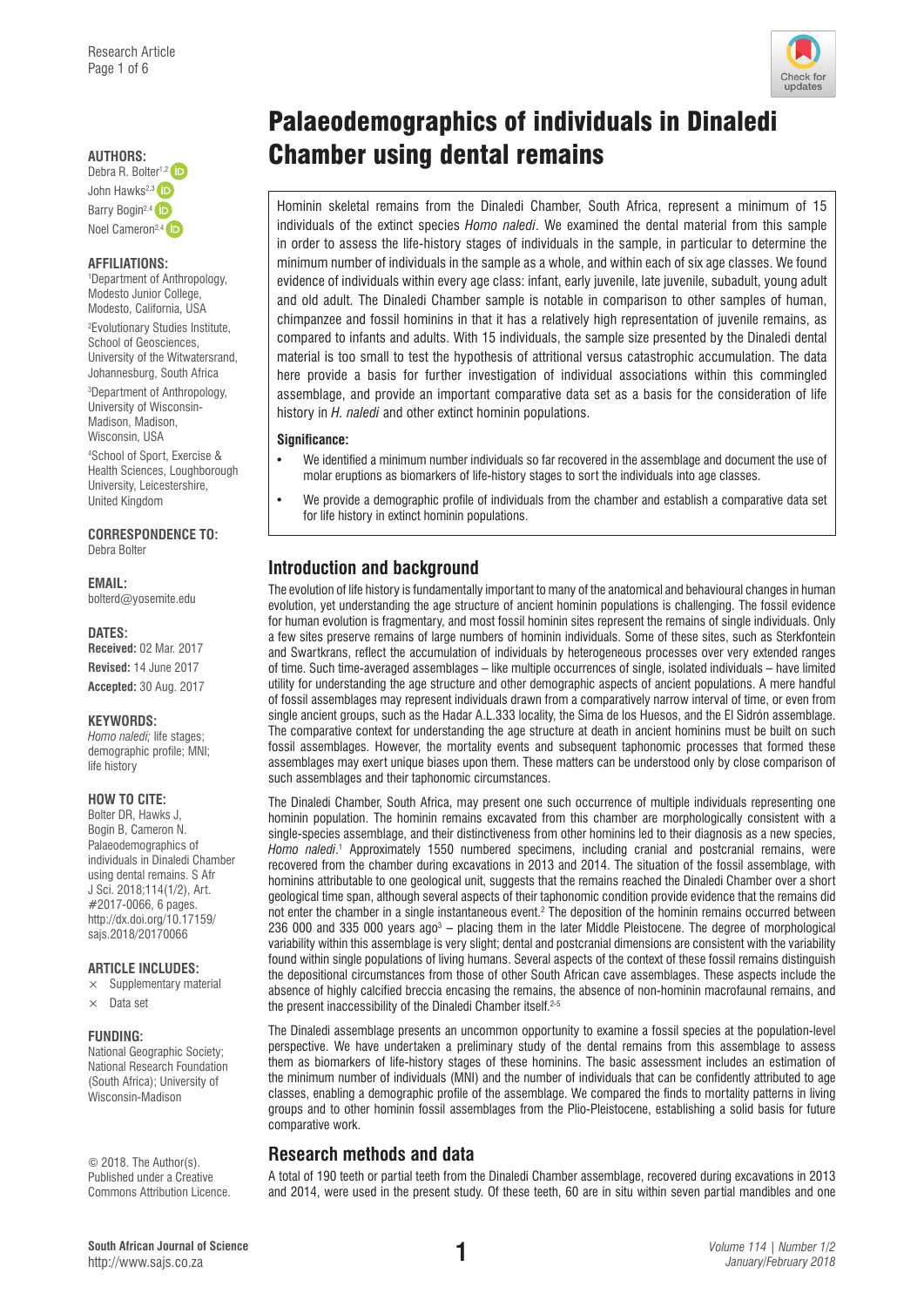partial maxilla. The remaining teeth in the assemblage were isolated and include 16 specimens that are isolated roots or crown fragments, which provide relatively little evidence for assessment of MNI or age class.

#### *Assessment of individuals*

The MNI and age classes represented in a commingled dental assemblage are interrelated with each other. Two isolated molars that clearly represent different life-history stages (i.e. a highly worn M3 and an unworn M2) cannot represent a single individual, and so assessing age is fundamental to testing the number of individuals represented, and vice versa. We therefore proceeded to establish conservatively how many individuals the teeth could represent, erring in all cases toward a minimal number; the teeth may represent more individuals and future excavations may test this assessment.

#### Age classes

We divided the dental materials into four life/maturity stages within six age classes. We slightly modified the standardised age class assessments of immatures<sup>6-8</sup> in that we merged Juv III (canine eruption) and Subadult (M3 eruption) into one class – Subadult – based only on M3 eruption. This approach more conservatively relies on molar eruptions for MNI in the fossil sample and reduces possible overinflation of an age class category if canine and molar eruptions are close in sequence. We adopted the classification of age classes as follows (Figure 1):

- 1. Infant, no permanent molars erupted (INF);
- 2. Early juvenile, M1 erupted (E-JUV);
- 3. Late juvenile, M2 erupted (L-JUV);
- 4. Subadult, M3 erupted, unworn (S-AD);
- 5. Young adult, all molars erupted, moderate wear (Y-AD);
- 6. Old adult, all fully erupted, wear well into dentin on M2 or sufficient to obliterate most occlusal detail on M3 (O-AD).

### *Molars and MNI*

Of the 190 teeth in the assemblage, 64 are permanent molars, molar germs or roots from molars. In our assessment, permanent molars provide the primary identification for the MNI and assignment into an age class. In the living non-human primates, eruption times of permanent molars correlate with life-stage transitions; for example, first molars (M1) erupt to lay the foundation toward weaning and feeding on an adult diet, and the third molars (M3) erupt before the transition to reproductive maturity.8-13

By using a simple count of total molar teeth by type and side, not considering in-situ placement, stage of development or wear, an absolute minimum of nine individuals was identified (Table 1). In this fossil assemblage, one complete mandible, six partial hemi-mandibles and one hemi-maxilla, with a total of 18 molars in position, were recovered from the Dinaledi Chamber<sup>14</sup> (Table 2). Given duplication of tooth type, side and wear, and different stages of permanent tooth eruptions, each of the seven mandibular specimens represent a separate individual. The left partial mandible U.W.101-1400 has only deciduous teeth (canine and molars) with an M1 crown near completion in the crypt (unerupted), assigned as INF (Figure 1a). The right partial mandible U.W.101-377 contains a permanent canine, premolars and first and second molars, but the canine is only partially erupted, and the second molar erupted but not quite into full occlusion. We assigned this L-JUV (Figure 1b). Mandible U.W.101-1261 (Figure 1c) and associated partial maxilla U.W.101-1277 have fully erupted molar teeth with moderate wear, assigned here as a Y-AD. Of the remaining four adult partial mandibles, only U.W.101-361 exhibited heavy attrition on the left second and third molars. We assigned this specimen as O-AD. (Figure 1d).

Mandible U.W.101-1261 articulates with partial maxilla U.W.101-1277. These two elements are both part of DH1, the holotype specimen of *H. naledi*<sup>1</sup> , and they provide a complete representation of all mandibular

and maxillary tooth classes for *H. naledi.* We relied first upon these insitu dentitions to identify permanent molar types (M1, M2, M3), and then began the assessment of MNI on the remaining 46 isolated molar teeth.



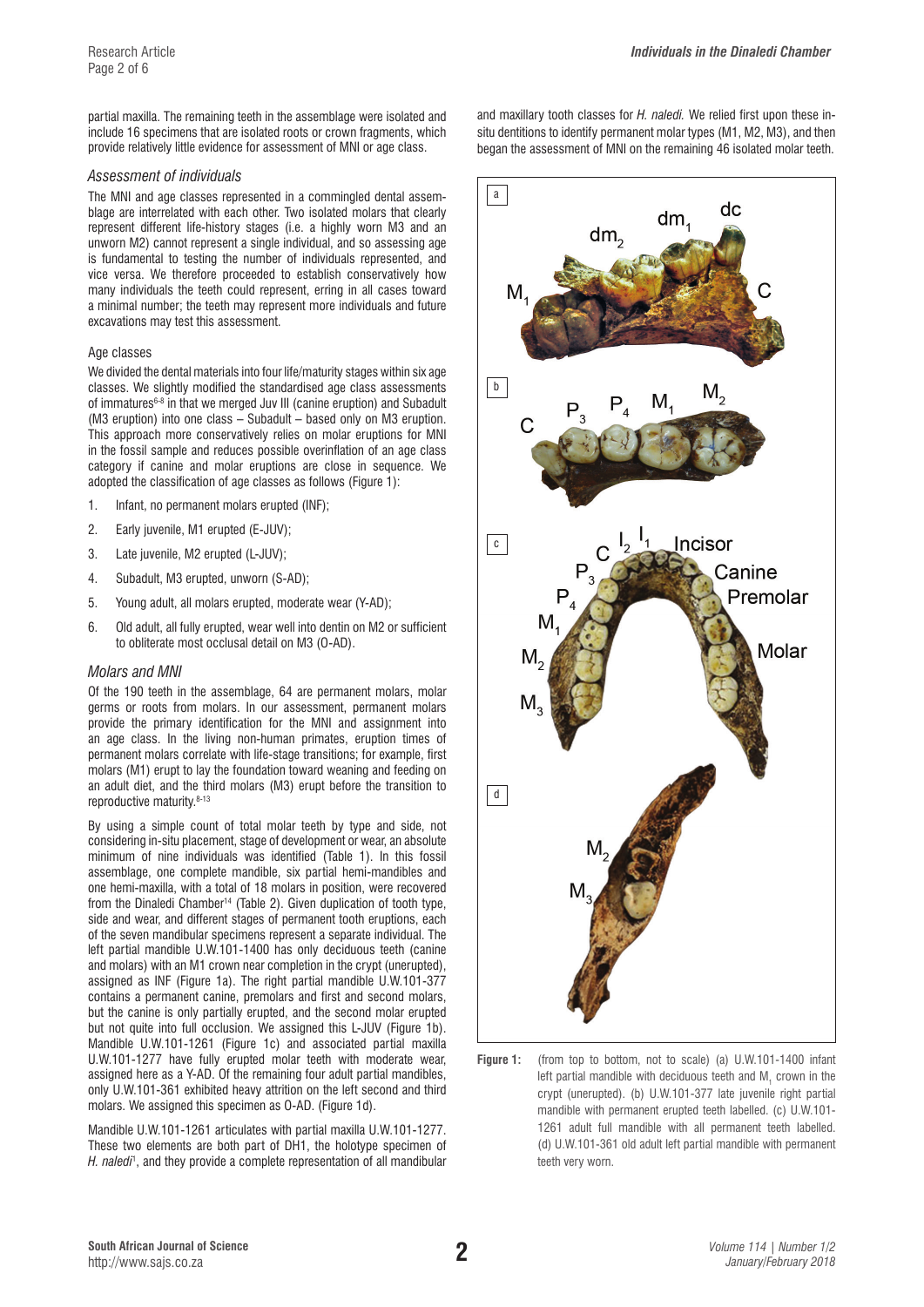| Table 1: | Count of 64 permanent molars, roots and germs, separated    |
|----------|-------------------------------------------------------------|
|          | by left and right sides, divided into age classes. Absolute |
|          | minimum number of individuals (MNI) based solely on molar   |
|          | counts shown at far right.                                  |

| Left                   | M <sub>1</sub> | M <sub>2</sub> | $M_3$          | M <sup>1</sup>               | M <sup>2</sup>           | M <sup>3</sup>           | <b>MNI</b>     |
|------------------------|----------------|----------------|----------------|------------------------------|--------------------------|--------------------------|----------------|
| <b>Total count: 33</b> | 7              | 5              | 3              | 8                            | 6                        | 4                        |                |
| Age category           |                |                |                |                              |                          |                          |                |
| <b>INF</b>             | $\overline{c}$ |                |                | $\overline{c}$               |                          |                          | $\overline{c}$ |
| E-JUV                  | $\overline{2}$ | $\mathbf{1}$   |                | $\overline{2}$               | $\overline{2}$           |                          | $\overline{2}$ |
| L-JUV                  | 1              | $\mathbf{1}$   |                | $\mathbf{1}$                 | $\overline{\phantom{0}}$ | 1                        | $\mathbf{1}$   |
| SUB-AD                 | $\mathbf{1}$   | $\mathbf{1}$   |                | $\mathbf{1}$                 | $\mathbf{1}$             | $\mathbf{1}$             | $\mathbf{1}$   |
| Y-AD                   | 1              | $\mathbf{1}$   | $\overline{2}$ | $\mathbf{1}$                 | $\overline{c}$           | 1                        | $\overline{2}$ |
| 0-AD                   |                | 1              | $\mathbf{1}$   | $\mathbf{1}$                 | $\mathbf{1}$             | $\mathbf{1}$             | $\mathbf{1}$   |
| Absolute MNI           |                |                |                |                              |                          |                          | 9              |
|                        |                |                |                |                              |                          |                          |                |
| Right                  | $M_{1}$        | M,             | M <sub>3</sub> | M <sup>1</sup>               | M <sup>2</sup>           | M <sup>3</sup>           | <b>MNI</b>     |
| <b>Total count: 31</b> | 9              | 6              | 4              | 6                            | 5                        | 1                        |                |
| Age category           |                |                |                |                              |                          |                          |                |
| <b>INF</b>             | $\overline{c}$ |                |                | $\mathbf{1}$                 |                          |                          | $\overline{c}$ |
| E-JUV                  | $\mathbf{1}$   | $\mathbf{1}$   |                | $\mathbf{1}$                 | $\mathbf{1}$             |                          | $\mathbf{1}$   |
| L-JUV                  | $\mathbf{1}$   | 1              |                | $\mathbf{1}$                 | 1                        |                          | 1              |
| SUB-AD                 | $\mathbf{1}$   |                |                | $\mathbf{1}$                 | $\mathbf{1}$             | $\mathbf{1}$             | $\mathbf{1}$   |
| Y-AD                   | 3              | 3              | 3              | $\overline{2}$               | $\mathbf{1}$             | $\overline{\phantom{0}}$ | 3              |
| $O-AD$                 | $\mathbf{1}$   | 1              | $\mathbf{1}$   | $\qquad \qquad \blacksquare$ | 1                        |                          | $\mathbf{1}$   |

**Table 2:** Dental individuals as assessed from in-situ teeth, and with the number of associated molars identified. Dental individual 6 is repeated in the table because U.W.101-1261 preserves the mandibular and U.W.101-1277 the maxillary dentition.

| Dental<br>individual | <b>Specimen</b> | Side and elements                | In-situ<br>molars | Associated<br>molars |
|----------------------|-----------------|----------------------------------|-------------------|----------------------|
| 1                    | U.W.101-001     | Right: $P_{2}$ -M <sub>2</sub>   | 3                 | 1                    |
| $\overline{2}$       | U.W.101-010     | Right: C-P <sub>2</sub>          | 0                 | 0                    |
| 3                    | U.W.101-361     | Left: $M_{2}$ - $M_{2}$          | $\overline{2}$    | 7                    |
| 4                    | U.W.101-377     | Right: C-M <sub>2</sub>          | 2                 | 6                    |
| 5                    | U.W.101-1142    | Right: $M_{2}$ - $M_{2}$         | 2                 | 4                    |
| 6                    | U.W.101-1261    | Complete mandibular<br>dentition | 6                 | 0                    |
| 6                    | U.W.101-1277    | Right: $I^1$ -M <sup>2</sup>     | 2                 | $\mathfrak{p}$       |
| 7                    | U.W.101-1400    | Left: $dc-dm2$ , M,              |                   | 3                    |

We fine-tuned the MNI by associating molar remains using standard approaches based on matching occlusal and interproximal contact facets, identifying antimeres, and identifying comparable stages of tooth development and attrition. This method follows previous work on the Krapina Neanderthal dental sample<sup>15</sup>, which in turn modified an approach developed for MNI assessment on the Zhoukoudian *Homo erectus* dental sample<sup>16</sup>. Building from the mandibular evidence, we examined the isolated teeth in the collection to identify possible antimeres of teeth in mandibles, possible interproximal facet matches with teeth adjacent to teeth in mandibles and maxillary post-canine teeth that occlude well and match the wear stages of teeth present in mandibles. Using these methods, we identified 23 additional molars, roots and germs that refit or are otherwise consistent with six of the dental individuals identified from mandibles. These dentitions comprise a total of 41 molar associations. We could not attribute any isolated molars to U.W.101-010, a partial mandible with only moderately worn anterior teeth, based on developmental stage.

Building from these seven individuals identified from in-situ teeth and the isolated molars to which they were attributed, we next prioritised identifying cases of matching interproximal facets, tooth types and sides, and developmental consistency for the remaining 23 isolated molars. Among these isolated teeth, we identified evidence for a minimum of five additional individuals:

- Dental individual 8 to which we attribute 7 molars: 3- M1, 4- M2: unerupted, which we assign as E-JUV;
- Dental individual 9 to which we attribute 1- mandibular M1: forming germ, which we assign as INF;
- Dental individual 10 to which we attribute 1 maxillary and 1 mandibular M1, both partially formed germs, which we assign as INF;
- Dental individual 11 to which we attribute 9 molars: 4- M1; 3- M2; 2- M3, which we assign as S-AD; and
- Dental individual 12 to which we attribute 4 molars: 3- M1; 1- M2: unerupted, which we assign as E-JUV.

These additional five individuals increased the MNI to 12.

#### Anterior teeth

The study of the molars left unanswered whether the anterior teeth could be associated with individuals as identified from molars. We therefore continued by asking whether anterior teeth could be conservatively included within the existing hypothetical molar associations, or whether any inconsistencies required the addition of more individuals to the MNI count. We could accommodate all anterior teeth into this MNI of 12 dental individuals, except in three instances, in which anterior teeth presented duplications beyond the number of individuals identified from molars within an age class. Thus, three additional individuals must be present in the collection because of the duplication of anterior teeth. One of these individuals is clearly identifiable to age class, a third E-JUV, based on a left lower deciduous canine (U.W.101-824). Given the canine's stage of development and wear, the individual is older than the infants identified in the collection and more akin to an early juvenile. However, the canine cannot belong to the existing two E-JUV already identified because one already has an associated mandibular left deciduous canine, and the other has considerably less tooth wear than is consistent with U.W.101-824. A 14th individual is represented by a single upper left canine (U.W.101-347). There are 13 fully formed adult canine teeth (6 lower and 7 upper) in the assemblage. However, based on the differences in wear, left/right and size differences, this tooth represents an extra canine that does not fit with any of the five adults represented by partial mandibles, although it is consistent with adult life-history stage. A 15th individual is recognised for MNI purposes based on three adult incisors consistent with each other on the bases of minimal wear and appearance. These incisors belong to a juvenile or subadult individual. However, the incisors cannot be associated with the existing individuals in any E-JUV, L-JUV or S-AD age class based on the inconsistent stage of associated tooth wear.

#### Accessibility of data

We have numbered the dental individuals for convenience of analysis and discussion but consider each of these to be hypothetical. As such, future work may change their composition or provide evidence that additional individuals may be represented. All the Dinaledi hominin remains are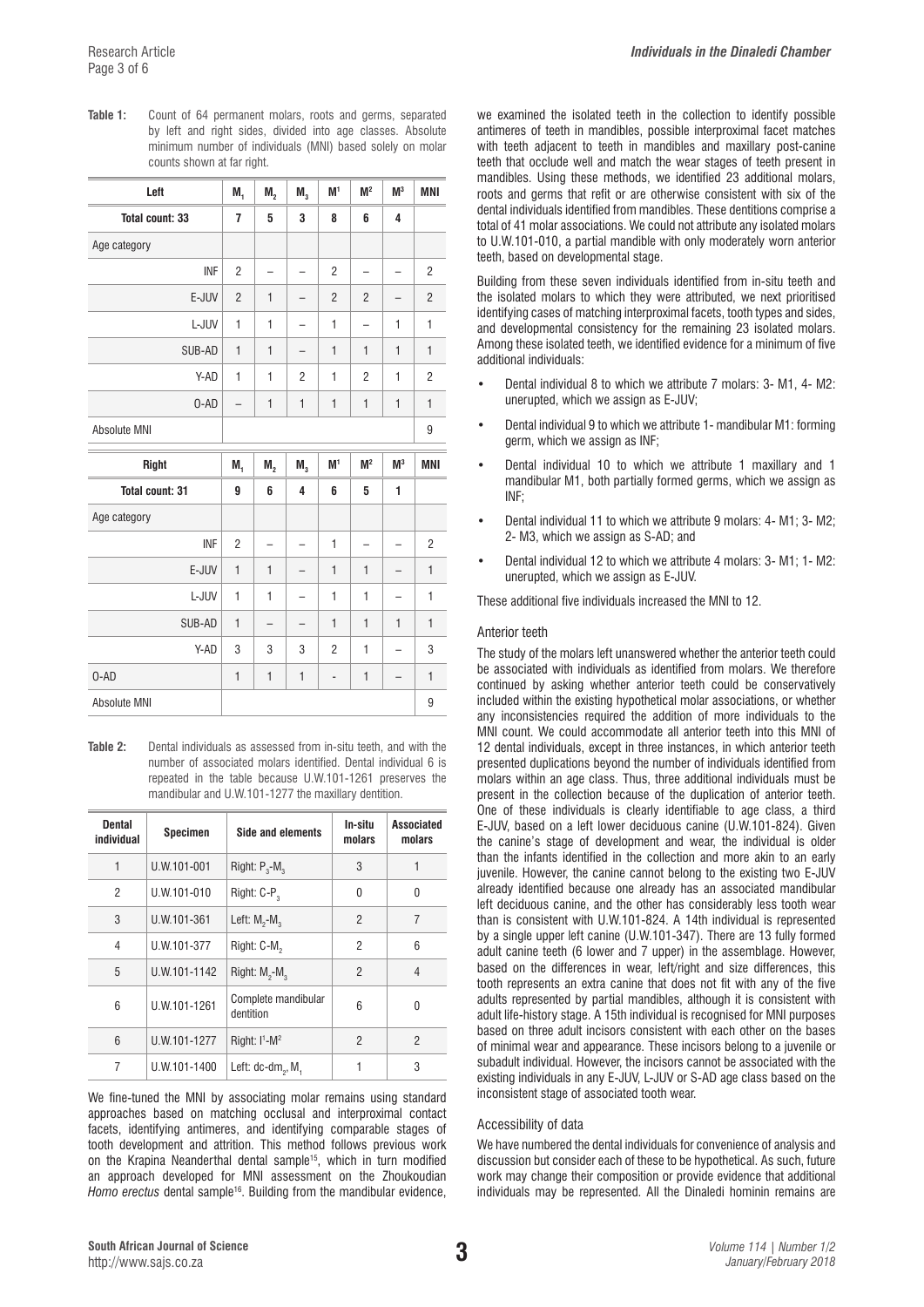curated at the University of the Witwatersrand, and access to original material, scans and records is by application to the curator.

#### Comparative data

The Dinaledi assemblage may be one of the most representative of a lifestage collection for *Homo*2,8,17, despite the fact that the current collection is as yet a sub-set of the total assemblage and more materials will become available from excavation. At the few fossil hominin sites with multiple immature finds, dentition is relied upon to refine the categories beyond immature and adult, and to calculate the MNI.17-19 We compared the representation of broad age categories against those found at these other hominin fossil sites and within age-at-death distributions of contemporary human and wild chimpanzee populations, thereby investigating the palaeodemographic implications of the assemblage.

# **Results**

We were able to identify a minimum number of 15 individuals in the Dinaledi Chamber, and provide an age class assessment for 13 of them (Table 3). The immature fall mostly within the INF (*n*=3) and E-JUV  $(n=3)$  age classes; the adults are predominantly Y-AD  $(n=4)$  with only a single O-AD by this classification. For two individuals that are present in the MNI, we cannot be confident about the age class because of the lack of associated molars; one is adult but cannot be confidently assigned to either the Y-AD or O-AD class, and the other is immature. This classification results in nine immature and six adult individuals.

**Table 3:** Age classes based on dental associations for 13 dental individuals

| Life stage                | Number of<br>individuals based<br>on in-situ molars             | Number of<br>individuals<br>based on<br>isolated teeth | Dental<br>individual | Total<br>assigned |
|---------------------------|-----------------------------------------------------------------|--------------------------------------------------------|----------------------|-------------------|
| Infant<br>(INF)           | U.W.101-1400                                                    | $\mathfrak{p}$                                         | 7, 9, 10             | 3                 |
| Early juvenile<br>(E-JUV) | $\Omega$                                                        | 3                                                      | 8, 12, 13            | 3                 |
| Late juvenile<br>(L-JUV)  | U.W.101-377                                                     | $\Omega$                                               | $\overline{4}$       | 1                 |
| Subadult<br>$(S-AD)$      | $\Omega$                                                        | 1                                                      | 11                   | 1                 |
| Young adult<br>(Y-AD)     | U.W.101-001<br>U.W.101-010<br>U.W.101-1142<br>U.W.101-1261/1277 | $\Omega$                                               | 1, 2, 5, 6           | $\overline{4}$    |
| Old adult<br>$(O-AD)$     | U.W.101-361                                                     | $\Omega$                                               | 3                    | 1                 |

# **Discussion**

The quantification of MNI and age class attribution for the dental sample from the Dinaledi Chamber allows this sample to be placed into a comparative context. This classification provides a basis for examining the possible relations of dental with postcranial remains within the sample, and further provides data relevant to understanding the formation of the site and disaggregation of remains of some individuals within it. At the same time, this classification itself must to some extent reflect the limited amount of excavation of the Dinaledi Chamber, as well as the events leading to preservation of the fossils, both of which may lead to biases in the composition of the dental sample. We consider each of these issues.

Remains within the Dinaledi Chamber have been recovered both from the surface of the chamber (approximately 20  $m^2$ ), and from an excavation area of approximately 0.8  $m^2$  of the deposit. The majority of fossil specimens, including teeth  $(-80%)$ , derive from this excavation area. Despite the density of bone material in this excavation field, it is unclear if the material in this area is an unbiased representation of the total assemblage. Abundant fossil remains are still within the chamber, although the relative density of remains in the deposit compared with that of the present excavation is unknown.

The small excavation sample and targeted excavation area may bias the representation of individuals. The 2013–2014 excavation area produced immature and adult remains from multiple individuals. The surface collection recovered a smaller number of specimens, but these specimens also represent multiple individuals. Some individuals in the present collection have an impressively complete dental representation, and others are represented provisionally by only a small number of teeth – in the extreme by only a single tooth. This distribution suggests that while further excavation may recover more parts of the same individuals, it is also highly likely that individuals remain in the deposit that have not yet been represented within our sample. At the very least, our dental individuals 14 and 15, which are insufficiently represented to assess age class with confidence, might be resolved with a few additional dental remains. The present MNI is more likely to underrepresent adults than immature individuals because differences in developmental age between isolated deciduous and recently erupted permanent teeth are more apparent than differences in age among adults with substantial occlusal wear. Thus, permanent teeth of adults are more difficult to eliminate from possible associations for MNI purposes.

In some other sites, spatial proximity of specimens can assist in the assessment of MNI. That is, it is sometimes possible to use the location of remains to help identify individuals. However, spatial proximity is not particularly insightful in the Dinaledi Chamber assemblage, in part because of the unusually dense clustering of the remains, and in part because it is evident that some of the deposit has been reworked after the initial deposition of the remains.2,3 Some parts of the deposit preserve articulated remains, such as parts of a lower limb, hand and foot remains, some thoracic elements and dentition in situ. The majority of elements (94%) were recovered out of articulation, with fragmentary elements from different individuals intermingled with each other. For example, a group of teeth (beginning with U.W.101-1002, including lower and upper molars, a premolar, incisors and a canine) were found in close association during recovery in the excavation pit. However, based on the different stages of dental development, the teeth are clearly from different age classes, and represent at least three separate immature individuals.

Because of the unusual context of the hominin remains, it is potentially of great interest to know whether they represent attritional mortality or whether they might have resulted from a catastrophic mortality event. Assessing palaeodemographic parameters in archaeological and palaeontological collections remains challenging.20,21 Thirteen fossil individuals of known life stage from one species at one site is a relatively large number compared to most assemblages, but is nonetheless small in a statistical sense. We considered whether the high fraction of infants and early juveniles (6 out of 13) might indicate something about the nature of the deposit that distinguishes the assemblage as attritional mortality or catastrophic mortality. However, a sample size of 13 individuals is not sufficient to statistically distinguish these distributions from each other even under the assumption of a stable demographic profile. The reality of fluctuating population size and group composition in a natural population means that substantially more than 50 individuals would be required to separate hypotheses of mortality profiles at the 95% confidence level. For this reason, we view it as appropriate to consider only general aspects of the life-stage pattern of death distributions for *H. naledi*.

With nine immature and six adult individuals, the fraction of immature remains in the present Dinaledi Chamber sample can be compared generally to the mortality distributions observed in living foraging groups. Again, we distinguish here between immature, which includes all individuals prior to adulthood, and more narrow life-history stages of infant, juvenile and subadult. The Hadza have immature mortality rates of 65.0%, with most of these deaths in the infant life-history stage,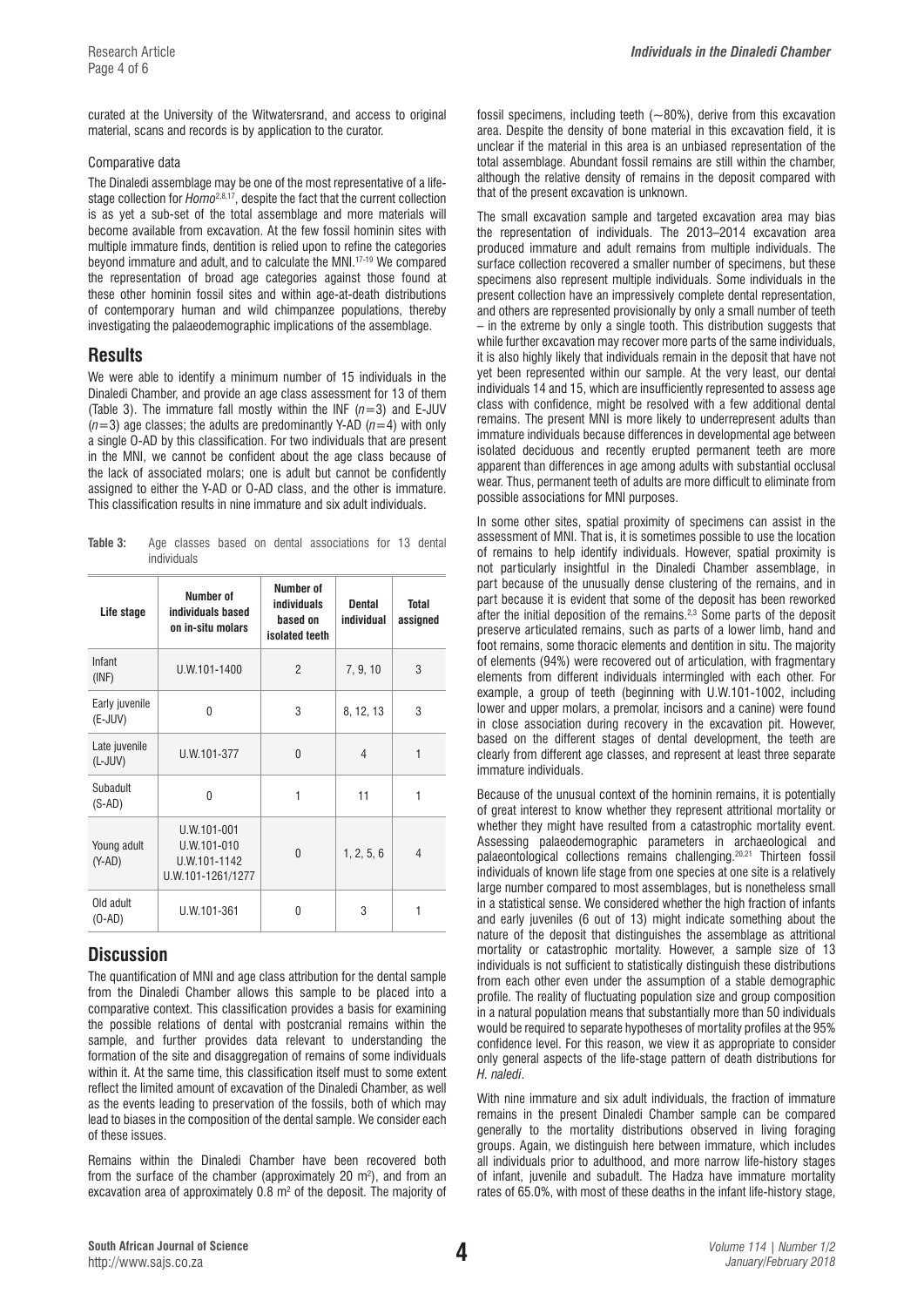and 12.3% as juveniles.<sup>22</sup> In Dobe !Kung, immature deaths are less frequent at 40.5%, with a lower juvenile mortality at 7.4%.23 Chimpanzee mortality rates at two African sites range between 30% and 60% during infancy, depending on environmental conditions and diet, whereas juvenile mortality is typically lower at 15-27%.<sup>24-26</sup> The relatively high representation of juvenile individuals in the Dinaledi Chamber sample is interesting, considering the lower representivity in mortality distributions of modern human and chimpanzee populations.

Other fossil hominin sites that preserve evidence of multiple individuals vary substantially in their representation of immature remains. South African cave assemblages range from a low of 18% immatures at Sterkfontein to a high of 57% at Kromdraai.<sup>27,28</sup> The wide variability in representation of immature remains in the South African caves may reflect the difference in taphonomic processes, as the fossil accumulation in these sites occurred by heterogeneous processes, in contrast to Dinaledi, which may represent a comparatively more limited variability.3 In particular, it has been argued that the high representation of young male adults at Swartkrans may reflect the effects of social structure and dispersal on predation risk.<sup>29</sup>

The A.L.333 *Australopithecus afarensis* locality at Hadar, Ethiopia, may be more comparable with Dinaledi in representing a limited time horizon, and includes at least 17 individuals – 9 adults and a minimum of 8 immature individuals.30-32 The majority of the immature individuals compare to our INF category based on deciduous dentition with no permanent teeth, and are 'very young'31. This high fraction of infants is similar to the age-at-death distributions noted above for modern humans and chimpanzees. The taphonomic conditions at this Hadar site support death by attrition, such as a predator accumulation, and not a high-energy, catastrophic event such as a flash flood<sup>18</sup>, although deliberate body accumulation by hominins has also been suggested for this assemblage33. Dinaledi Chamber contrasts with this sample in the higher number of *H. naledi* juveniles (E-JUV and L-JUV) compared to the Hadar A.L.333 site.

In contrast to the Pliocene A.L.333 fossil assemblage, several samples of Middle to Late Pleistocene *Homo* represent contexts in which the hominins were clearly the principal accumulating agents.<sup>2</sup> Sima de los Huesos (SdH), Spain, has been characterised as an intentional disposal site dated at 430 000 kya.17,34 Like the Dinaledi assemblage, the 28 individuals at SdH are morphologically homogeneous and confined to one horizon, findings that support the assemblage represent one population.17,34 The age-at-death distribution of the SdH hominins has a high fraction of immature remains – older juveniles and subadults, with a much lower proportion of infants and early juveniles than Dinaledi, a difference that is unlikely to be due to taphonomic processes at that site.<sup>17</sup> Peri-mortem injury suggests interpersonal violence attributed to the assemblage at SdH.<sup>35</sup> The 49 kya El Sidrón Neanderthal site is an assemblage of at least 13 intermingled individuals that present evidence of cannibalism.19,36 There, one infant, two juveniles, three subadults and seven adults are represented. Dinaledi preserves more infant and juvenile remains, but the small sample size does not give rise to any statistically significant difference.

These descriptive comparisons provide some additional context, but do not by themselves provide any strong test of hypotheses about the formation processes of the Dinaledi assemblage.37-39 The deposition of at least 15 individuals with particularly high proportions of infants and young juveniles establishes Dinaledi as unusual compared to other fossil hominin assemblages.

Remains of three additional *H. naledi* individuals (two adults and one immature) have been recovered from the Lesedi Chamber, a separate region inside the Rising Star Cave system approximately 60 m NNE from the Dinaledi Chamber.39,40 The context of the Lesedi Chamber remains is similar to that within the Dinaledi Chamber, and a similar depositional process is a possible explanation, although the age of the Lesedi Chamber sample remains unknown.40 We have not here considered these individuals within the age classification of the Dinaledi Chamber hominins, and they will require additional study. If these remains represent the same or a similar population, a second assemblage

within the Rising Star Cave system gives rise to the possibility that additional skeletal and dental material will be discovered. If so, a larger sample of hominin remains may in the future allow formal statistical and demographic analyses that are not yet possible on the sample of individuals from the Dinaledi Chamber.

# **Acknowledgements**

We thank Zach Cofran for input during the Rising Star Workshop and three anonymous reviewers whose comments strengthened the paper. We also thank the National Geographic Society and the South African National Research Foundation for particularly significant funding of the discovery, recovery and analysis of this material. Further funding was provided by the University of Wisconsin-Madison. We thank the University of the Witwatersrand and the Evolutionary Studies Institute as well as the South African National Centre of Excellence in PalaeoSciences for curating the material and hosting the authors while studying the material, and Lee Berger for the opportunities to work on the fossil collections. We thank the South African Heritage Resource Agency for the necessary permits to work on the Rising Star site; the Jacobs family and Lee R. Berger Foundation for Exploration for granting access; our exploration team comprising Pedro Boshoff, Rick Hunter and Steve Tucker; excavators K. Lindsay Eaves, Marina Elliot, Elen Feuerriegel, Alia Gurtov, Hannah Morris and Becca Peixotto; and Wilma Lawrence, Bonita De Klerk, Natasha Barbolini, Merrill Vanderwalt and Justin Mukanku for their assistance during all phases of the project. We appreciate the collegial dialogue and discussion with participants during the Rising Star Workshop. We thank Carol Underwood for help on the figure.

# **Authors' contributions**

D.R.B. and J.H. evaluated age classes of dental remains and conducted comparative work; D.R.B, J.H., B.B. and N.C. wrote the paper, added comparative data, oversaw the research and edited the paper. All authors discussed content and results, and contributed to the manuscript.

## **References**

- 1. Berger L, Hawks J, De Ruiter D, Churchill S, Schmid P, Delezene L, et al. A new species of *Homo* from the Dinaledi Chamber, South Africa. *eLife*. 2015;4, e09560, 35 pages.<https://doi.org/10.7554/eLife.09560>
- 2. Dirks P, Berger L, Roberts E, Kramers J, Hawks J, Randolph-Quinney P, et al. Geological and taphonomic context for the new hominin species *Homo naledi* from the Dinaledi Chamber, South Africa. *eLife*. 2015;4, e09561, 37 pages. <https://doi.org/10.7554/eLife.09561>
- 3. Dirks P, Roberts E, Hilbert-Wolf H, Kramers J, Hawks J, Dosseto A, et al. The age of *Homo naledi* and associated sediments in the Rising Star Cave, South Africa. eLife. 2017;6, e24231, 59 pages. [https://doi.org/10.7554/](https://doi.org/10.7554/eLife.24231) [eLife.24231](https://doi.org/10.7554/eLife.24231)
- 4. Randolph-Quinney PS. A new star rising: Biology and mortuary behaviour of *Homo naledi*. S Afr J Sci. 2015;111(9/10), Art. #a0122, 4 pages. [https://doi.](https://doi.org/10.17159/sajs.2015/a0122) [org/10.17159/sajs.2015/a0122](https://doi.org/10.17159/sajs.2015/a0122)
- 5. Val A. Deliberate body disposal by hominins in the Dinaledi Chamber, Cradle of Humankind, South Africa? J Hum Evol. 2016;96:145–148. [https://doi.](https://doi.org/10.1016/j.jhevol.2016.02.004) [org/10.1016/j.jhevol.2016.02.004](https://doi.org/10.1016/j.jhevol.2016.02.004)
- 6. Zihlman A, Bolter D, Boesch C. Wild chimpanzee dentition and its implications for assessing life history in immature hominin fossils. Proc Natl Acad Sci USA. 2004;101:10541–10543. <https://doi.org/10.1073/pnas.0402635101>
- 7. Bolter D, Zihlman A. Skeletal development in *Pan pansicus* with comparisons to *Pan troglodytes*. Am J Phys Anthropol. 2012;147:629–636. [https://doi.](https://doi.org/10.1002/ajpa.22025) [org/10.1002/ajpa.22025](https://doi.org/10.1002/ajpa.22025)
- 8. Kelley J, Bolter D. Growth, development, and life history in hominin evolution. In: Begun D, editor. A companion to paleoanthropology. New York: Wiley; 2013. p. 97–116. <https://doi.org/10.1002/9781118332344.ch6>
- 9. Bolter D, Zihlman A. Primate growth and development: A functional and evolutionary approach. In: Bearder S, Campbell C, Fuentes A, McKinnon K, editors. 2nd ed. Primates in perspective. New York: Oxford University Press; 2011. p. 408–422.
- 10. Schultz A. Growth and development of the chimpanzee. Contrib Embryol*.*1940;28:1–63.